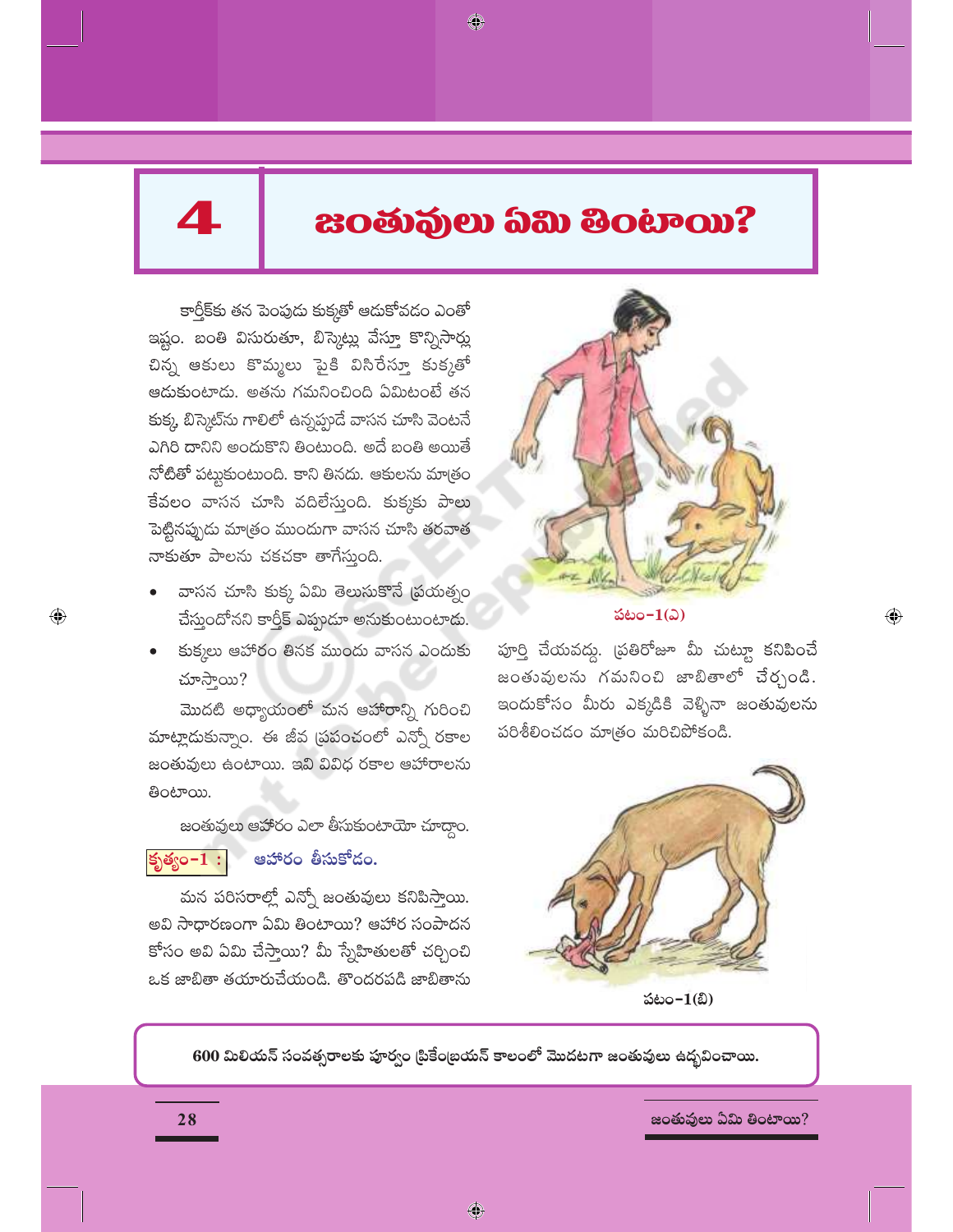| o ma<br>٠ |  |
|-----------|--|
|           |  |

◈

| క్ర.సం.          | జంతువు / పక్షి | అవి ఏమి తింటాయి / తాగుతాయి | ఆహారం ఎలా సంపాదిస్తాయి? |
|------------------|----------------|----------------------------|-------------------------|
| $\mathbf{1}$     | పిచ్చుక        | పురుగులు, గింజలు           | చూసి, ముక్కుతో ఏరి      |
| $\overline{2}$   | కుక్క          | ఎముకలు, రొబ్బె             | వాసన చూడటం              |
| 3                |                |                            |                         |
| $\overline{4}$   |                |                            |                         |
| $\overline{5}$   |                |                            |                         |
| $\boldsymbol{6}$ |                |                            |                         |
| $\overline{7}$   |                |                            |                         |
| 8                |                |                            |                         |
| 9                |                |                            |                         |
| 10               |                |                            |                         |

జాబితాలో పేర్కొన్నవాటిలో ఏయే జంతువులు దాదాపు ఒకే విధమైన ఆహారం తింటాయి?

 $\bigoplus$ 

- మీ పెంపుడు జంతువులు ఏ ఏ రకాల ఆహారం తీసుకుంటాయి?
- జాబితాలోని ఏవైనా రెండు జంతువులు ఎంపిక  $\bullet$ చేసుకోండి. అవి తినే ఆహారం ఏమిటో, అవి ఆహారం ఎలా సంపాదిస్తాయో చెప్పండి.
- మీరు ఎంపిక చేసిన రెండు జంతువుల ఆహారపు అలవాట్లు పోల్చి చూడండి.

జంతువులు తినే ఆహారపు రకాలను బట్టి ఎన్ని  $\bullet$  $\varphi$  బిఖాగాలుగా వాటిని వర్గీకరించవచ్చు? మీ స్నేహితులతో చర్చించి రాయండి.

ఉదాహరణకు ఇలా రాయవచ్చు:

- 1. కొన్ని జంతువులు ఆహారంకోసం కేవలం మొక్కలమీద ఆధారపడతాయి.
- పెంగ్విన్, ఆ(స్టిచ్, ఈమూ, రేహ మొదలైన పక్షులకు ర్మెలు ఉంటాయి. కానీ ఎగరలేవు.

సామాన్య శాస్ర్టం, 6వ తరగతి

29

 $\bigoplus$ 

 $\bigoplus$ 

2.

3.

4.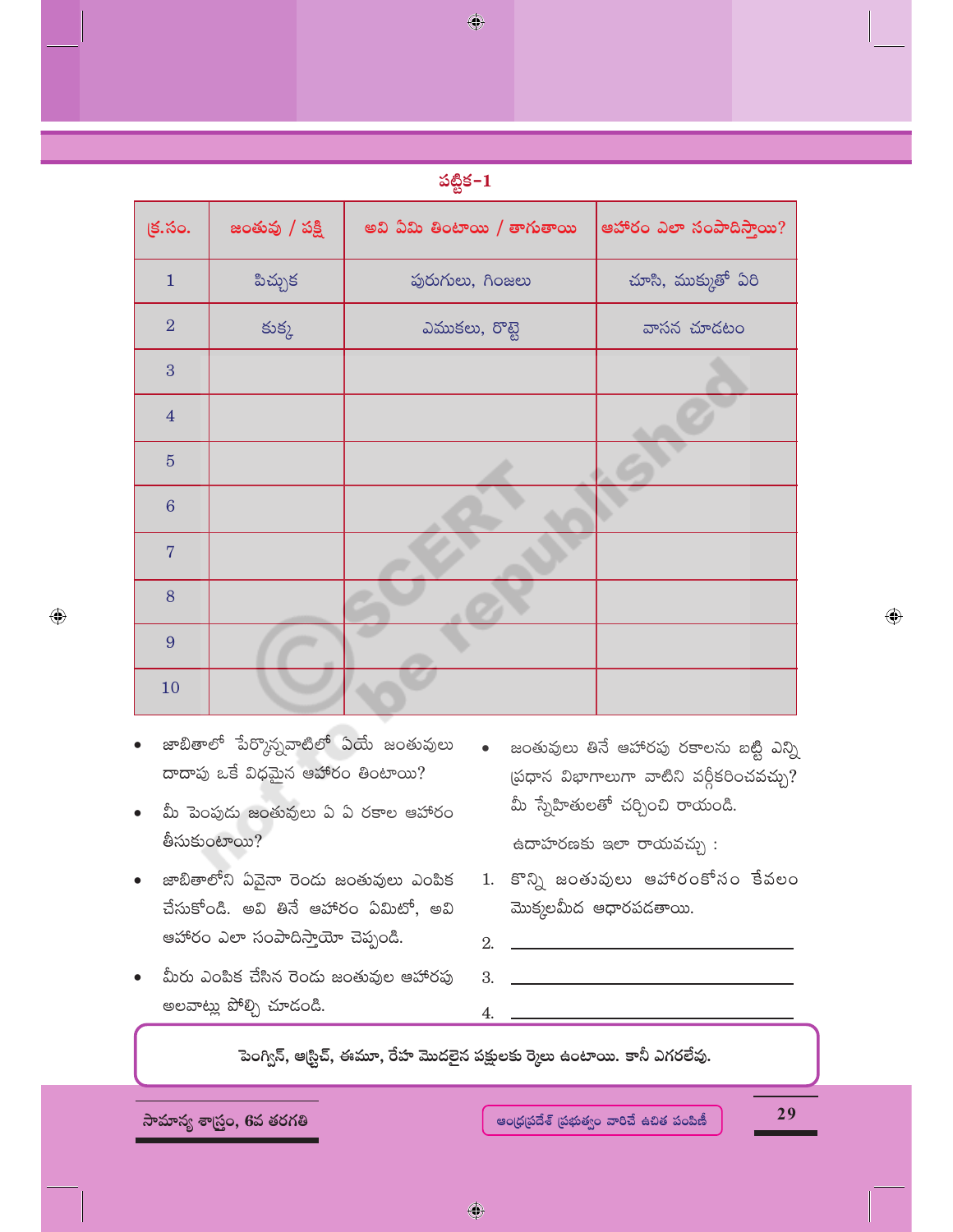జంతువులన్నీ వివిధ రకాల ఆహారంపై ఆధారపడి ఉండదాన్ని చూశాంకదా! ఇప్పుడు పైన చేసిన పనినే మరో విధంగా చేద్దాం. పట్టిక–2లో మీ సొంత ఉదాహరణలు చేర్చండి.

♦

పట్టిక- $2$ 

| క్ర.సం.        | ఆహార వర్గం               | ఉదాహరణలు |
|----------------|--------------------------|----------|
|                | మొక్కలను మాత్రమే తినేవి  | ఆవు      |
| $\overline{2}$ | జంతువులను మాత్రమే తినేవి | నక్క …   |
| 3              | రెండింటిని తినేవి        | మానవులు  |

పట్టిక-2ను గమనించి కింది (పశ్నలకు జవాబులు న్ాయండి.

- పట్టికను బట్టి ఏ వర్గంలో ఉన్న వాటికి (మొక్కలు, జంతువులు) ఆహార సేకరణలో అవకాశాలు  $\Delta$ క్కువ? కారణమేమిటి?
- ఆహార వర్గం 3లోని జంతువులు వాటికి ఆహారంగా జంతువులు లభించనప్పుడు కేవలం మొక్కలు మాత్రమే తిని జీవించగలవా? ఎందుకు?
- జంతువులన్నీ కేవలం మొక్కలను మాత్రమే తింటే ఏమవుతుంది?

# మీకు తెలుసా?

 $\bigoplus$ 

<mark>ఆహారంకోసం కేవలం మొక్కలపై ఆధారపడే</mark> <mark>జంతువులను శాకాహారులు, ఆహారం కోసం ఇతర</mark> <mark>జంతువులపై ఆధారవడే</mark> జంతువులను మాంసాహారులు మొక్కలు, జంతువులను రెండింటిని <mark>ఆహారంగా తీసుకునే జంతువులను ఉభయాహారులు</mark> అంటారు.

ఒక వేళ ఉభయాహార జంతువులు కేవలం మొక్కలమీద ఆధారపడితే (పకృతిమీద ఎలాంటి ప్రభావం చూపుతుందో జట్లలో చర్చించి రాయండి.

జంతువులు ఆహార సేకరణలో తమ సొంత పద్ధతులు అనుసరిస్తాయని మనకు తెలుసు. అవి ఆయా పద్ధతులను ఎలా పాటిస్తాయో తెలుసుకుందాం. ఆహారంకోసం అన్వేషణ :

మన పరిసరాలలో ఉన్న మొక్కలు, జంతువులే స్రధాన ఆహారపు వనరులు. మనలాగే జంతువులు కూడా ఆహారంకోసం ఈ వనరులపైనే ఆధారపడతాయి. (పతి జంతువు తన సొంత శైలిలో ఆహారం సేకరిస్తుంది. ఆహారాన్ని వెదికి, సేకరించి, పట్టుకొని లేదా వేటాడి తరువాత నోటిలోకి తీసుకుంటాయి.

 $\bigoplus$ 

# ఆహారం దొరికే (పదేశాల జాద కనుక్కోవడం :

దాదాపుగా జంతువులన్నీ తరచుగా దొరికే ఆహారాన్నే తీసుకుంటాయి. దాని కోసం ముందుగా ఆహారం దొరికే (పదేశాల జాడ కనుక్కోవాలి. ఇందుకోసం జంతువులు జ్ఞానేం(దియాలను విస్తారంగా ఉపయోగిస్తాయి. వాసన, చూపు, వినడం, స్పర్శను ఉపయోగిస్తాయి. కొన్ని జంతువులు ఆహార సేకరణలో ఒకటి కన్న ఎక్కువ జ్ఞానేంద్రియాలపైన ఆధారపడతాయి. ఇవి బాగా అభివృద్ధి చెందిన అవయవాలై ఉండవచ్చు,

అర్థంచేనుకోడానికి మరికొన్ని బాగా ఉదాహరణలు పరిశీలిద్దాం.

కొన్ని రకాల కోతులు మాంసాహారులవలే ఇతర జంతువులను తింటాయి.

♦

జంతువులు ఏమి తింటాయి?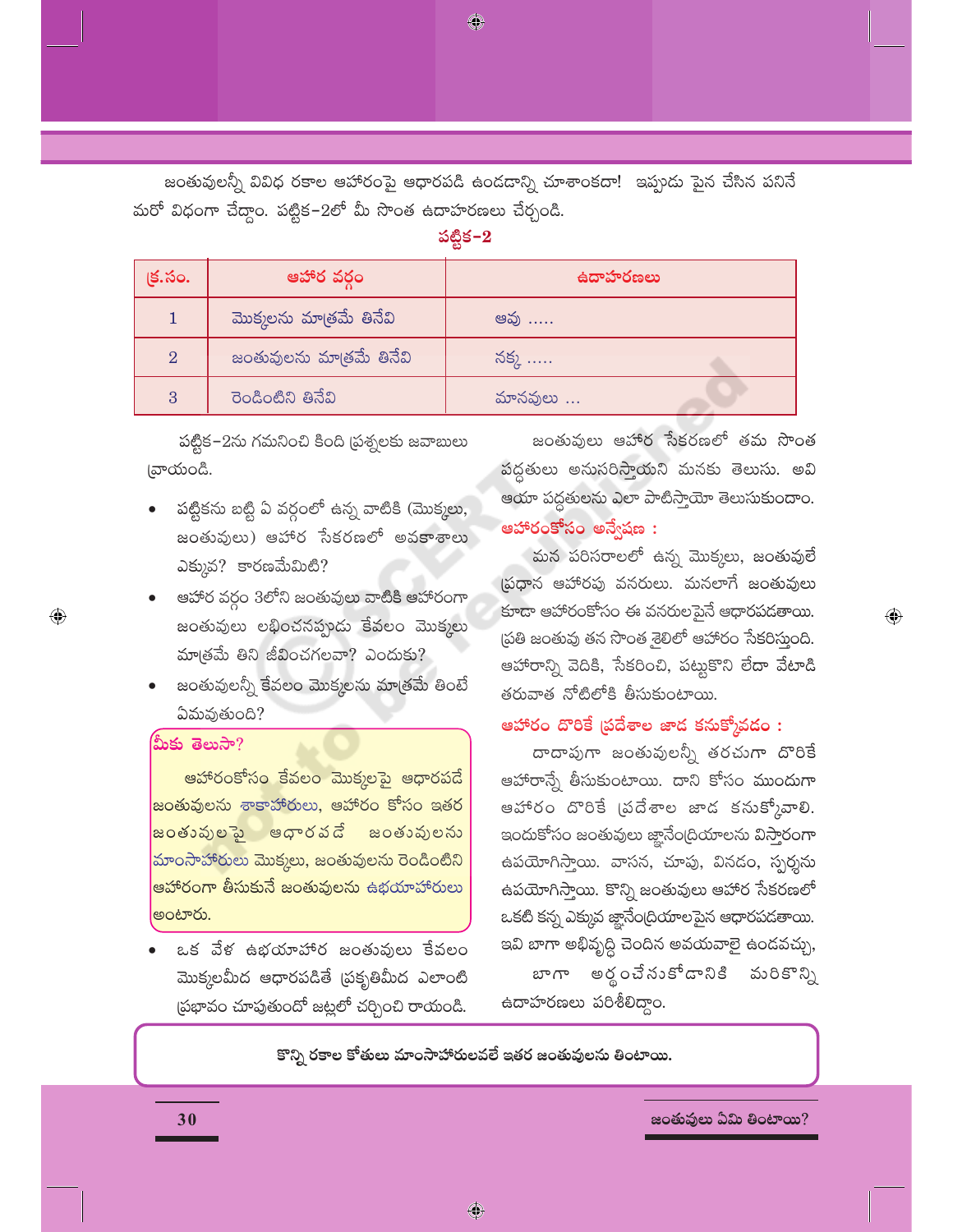ఆహారం వెదికేటప్పుడు కుక్క ఏమి చేస్తుంది? ఏ జ్ఞానేంద్రియం కుక్కలో బాగా అభివృద్ధి చెందిందని మీరు అనుకుంటున్నారు?

- ఆకాశంలో చాలా ఎతుౖలో గద్దలు ఎగురుతున్నప్పటికీ నేలపై సున్న ఆహారాన్ని ఎలా కనుక్కొంటాయి? ఇవి ఆహారాన్ని వెతకడంలో (పధానంగా ఏ జ్ఞానేం(దియాన్ని ఉపయోగిస్తాయి?
- రాత్రివేళలో గబ్బిలాలు వాటి ఆహారాన్ని ఎలా వెతుకుతాయి?

జంతువులు అహార సేకరణలో కొన్ని జ్హానేం(దియాలను ఇతర అవయవాలకంటే బాగా ఉపయోగిస్తాయని మనం చూశాం. ఉదా: – కుక్కలు వాసనతో, గద్దలు దృష్టితో. గబ్బిలాలు వినికిడిమీద ఎక్కువగా ఆధారపడితే కొన్ని సరీసృపాలు వాసన చూసి ఆహారాన్ని గుర్తిస్తాయి.

 $\bigoplus$ 

మీరు ఎపుడైనా కొలను దగ్గరకు వెళ్లినప్పుడు నీటిపైన ఈదే కీటకాల (Pond Skaters) ను <mark>గమనించండి. నీటిలో కీటకం పడినప్పుడు దాన్న</mark>ి పట్టకోదానికి, అవి కొలనులో ఒక చివరనుండి మరో చివరకు ఎంత వేగంగా నీటిపై కదులుతూ వెళతాయో గమనించండి.

పాండ్ స్కేటర్స్ (ఇతర కీటకాలను తినే ఒక <u>నీటి కీటకం) నీటి ఉపరితలంపై పడ్డ కీటకాల వల్ల</u> ఏర్పడే అలలనుగుర్తిస్తాయి. అవతలి ఒడ్డులో ఏర్పడిన అలల అలజడిని పోల్చి, దూరాన్ని లెక్కించిన తరవాత .<br>కీటకాన్ని పట్టుకోదానికి కదిలిపోతుంది.

# ఆహార సేకరణ :

♦

ఆహారాన్ని వెతకడం ఒక ఎత్తయితే దాన్ని సేకరించడం లేదా పట్టుకోవడం మరో ఎత్తు. ఇందుకోసం జంతువులకు కొన్ని [పత్యేక శరీరభాగాలు ఉంటాయి. ఉదాహరణకు నోటి భాగాలు, చేతులు లేదా కాళ్లను ఆహార సేకరణలో సమర్ధంగా ఉపయోగించు కుంటాయి.



జంతువులను ఆరు (పాథమిక సమూహాలుగా వర్గీకరిస్తారు. అవి అకసేరుకాలు, ఉభయచరాలు, పక్షులు, చేపలు, సరీసృపాలు, క్షీరదాలు.

సామాన్య శాస్ర్టం, 6వ తరగతి

ఆంధ్రప్రదేశ్ ప్రభుత్వం వారిచే ఉచిత పంపిణీ

31

 $\textcolor{black}{\textcolor{black}{\bigoplus}}$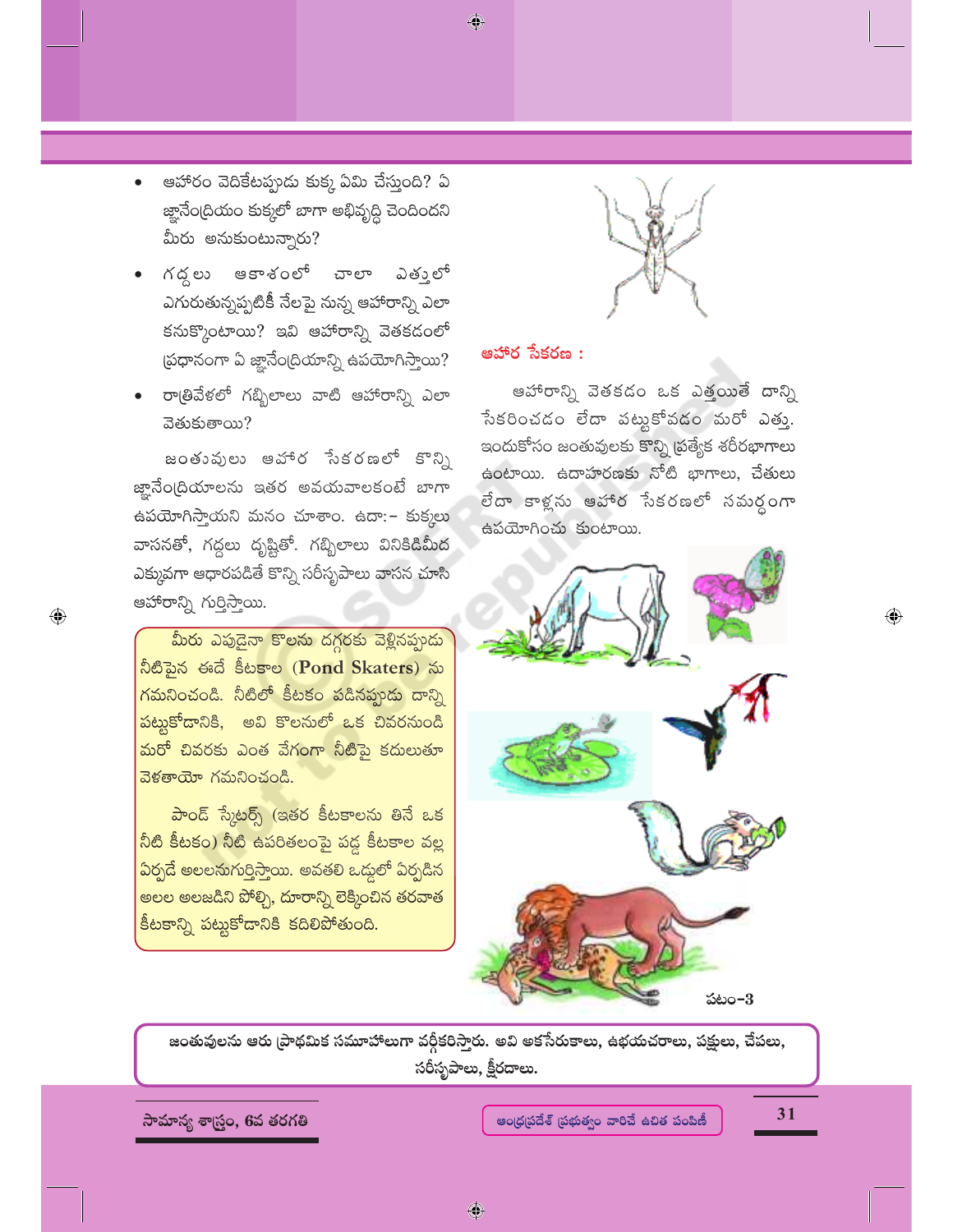♦

కృత్యం-2 :

 $\bigoplus$ 

పట్టిక–3లో జాబితాలో ఇచ్చిన జంతువులు ఆహార సేకరణకు లేదా పట్టుకోడానికి అవి ఉపయోగించే శరీర భాగాలను [వాయండి.

**ప**టిక–3

|                 |                            | ఴ                              |
|-----------------|----------------------------|--------------------------------|
| క్ర.సం.         | జంతువు                     | ఆహార సేకరణలో ఉపయోగపడే శరీరభాగం |
| $\mathbf{1}$    | కోడి                       | ముక్కు                         |
| $\overline{2}$  | ఆవు                        |                                |
| 3               | కుక్క                      |                                |
| $\overline{4}$  | కప్ప                       |                                |
| $\overline{5}$  | పాము                       |                                |
| $6\phantom{1}6$ | ဆစ္တိ                      |                                |
| 7               | ౹గద్ద                      |                                |
| 8               | సింహం                      | కాళ్లు, గోర్లు, నోరు,          |
| 9               | మానవుడు                    |                                |
| 10              | హమ్మింగ్ బర్గ్ (తేనెపిట్ట) |                                |

 $\omega$ బ్లిక-3 చూసి జవాబులివ్వండి.

- ఆహారం తినదానికి ఏ ఏ జంతువులు ఒకే రకమైన  $p$ က္ပ္တော့ အသက္ႀကား $\Omega$
- కుక్క ఉపయోగించే భాగాలను ఎలుకతో పోల్చండి. మీరు గమనించిన పోలికలూ, వ్యత్యాసాలూ  $\sigma$ యండి.
- తేనె పిట్ట (Humming bird) భాగాలను కోడితో  $\partial^4$ ల్చండి. మీరు గమనించిన పోలికలు, వ్యత్యాసాలు రాయండి.
- కుక్క సింహం ఆహార సేకరణలో ఉపయోగించే ಭಾಗಾಲಲ್ ವ್ ಲಿತ್ ಫೆಸಾ ಗುರಿಂಪಾರ್?

ఆహారం తీసుకునే విధానంలో (గద్దకూ సింహానికీ ఉండే పోలికలు, వ్యత్యాసాలు రాయండి.

 $\bigoplus$ 

మీరు గమనించిన మరేదైనా పరిశీలనలను కూడా పట్టికలో చేర్చవచ్చు.

ఒకే భాగాన్ని వివిధ జంతువులు వివిధ రకాలుగా ఉపయోగించడం మనం చూశాంకదా! ఉదాహరణకు కుక్క నాలుకను ఉపయోగించే విధానం కప్పతో పోలిస్తే వేరుగా ఉంటుంది. కుక్కలు నాలుకను నాకడానికి ఉపయోగిస్తే, కవృ వట్టకొని (మింగడానికి ఉపయోగిస్తుంది.

స్తుప్తుతం భూమిమీద జీవించి ఉన్న జంతుజాలంలో 5400ల క్షీరద జాతులు నివసిస్తున్నాయి.

**32 !"#\$%&'\$()\*\$(+!,-.\$\$/**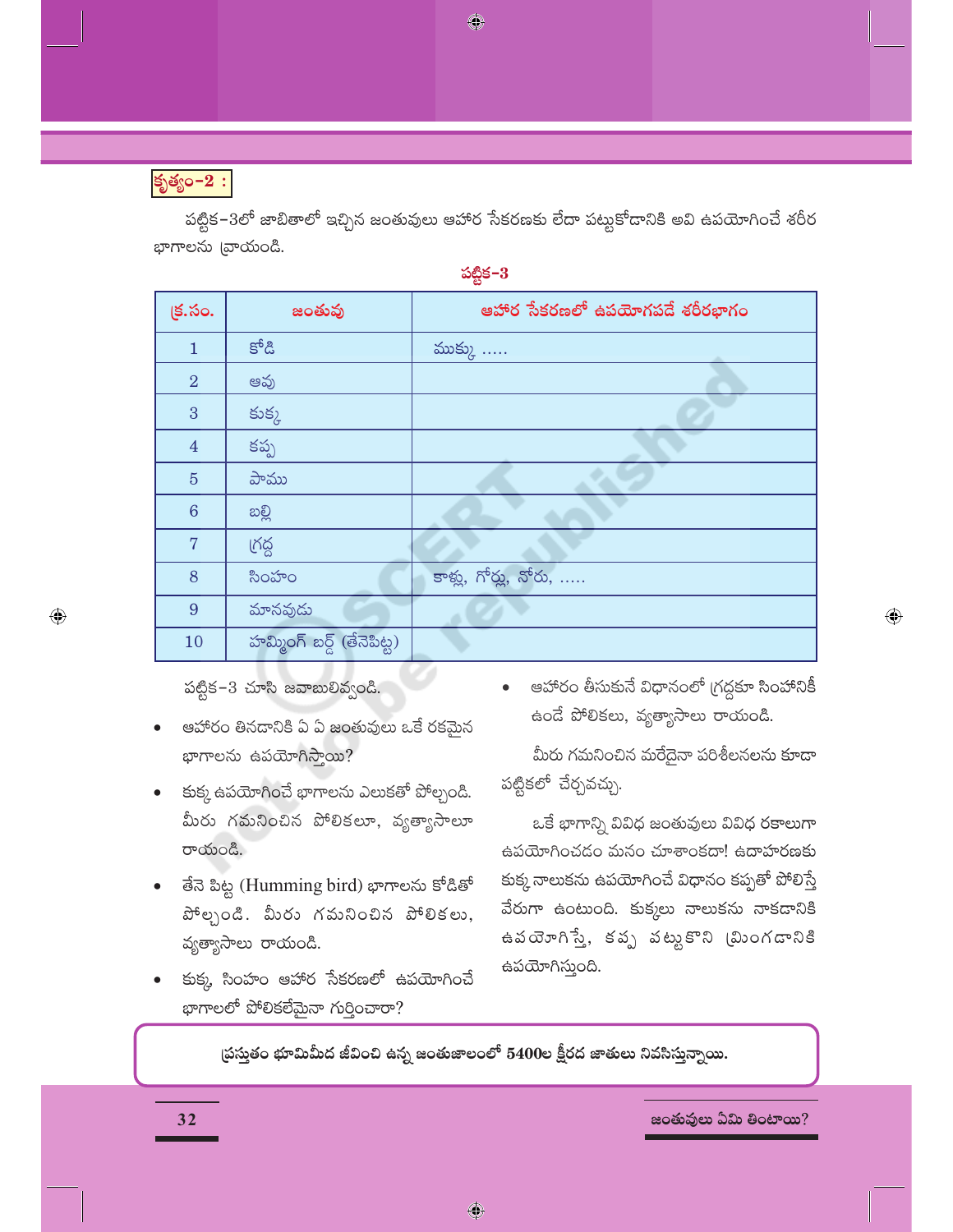వివిధ భాగాలను ఒకే రకమైన ఆహారాన్ని తీసుకోవదానికి ఉపయోగించడం కూడా చూడవచ్చు. ఆహారంగా కీటకాలను పట్టుకోవడానికి కోళ్లు ముక్కును ఉపయోగిస్తే కప్పలు వాటి నాలుకను ఉపయోగిస్తాయి.

అదే భాగం ఒకే వర్గానికి చెందిన జంతువులలో ఉపయోగం వేరుగా ఉంటుంది. ఉదాహరణకు వివిధ రకాల పక్షులు వాటి ముక్కులు వివిధ రకాల ఆహారం తినడానికి ఉపయోగిస్తాయి.

కొన్ని స్పష్టవైన ఉదాహరణలు తీసుకొని జంతువులు వాటి ఆహారాన్ని ఎలా తీసుకుంటాయో పరిశీలిద్దాం. ఒక జంతువు తినే ఆహారం దాన్ని సేకరించే విధానమే వాటి ఆహారపు అలవాటుగా మారుతుంది.

కొన్ని పక్షుల ఆహారపు అలవాట్లను గురించి వివరంగా నేర్చుకుందాం. పక్షులు వాటి ఆహారాన్ని ఎలా తీసుకుంటాయి?

పటం-4 ను చూసి 1, 2, 3లలో సరయిన వాక్యాన్ని ఎంపిక చేయండి.



♦

సామాన్య శాస్త్రం, 6వ తరగతి

 $\bigoplus$ 

ఆంధ్రప్రదేశ్ (పభుత్వం వారిచే ఉచిత పంపిణీ

33

 $\hat{\mathbb{Q}}$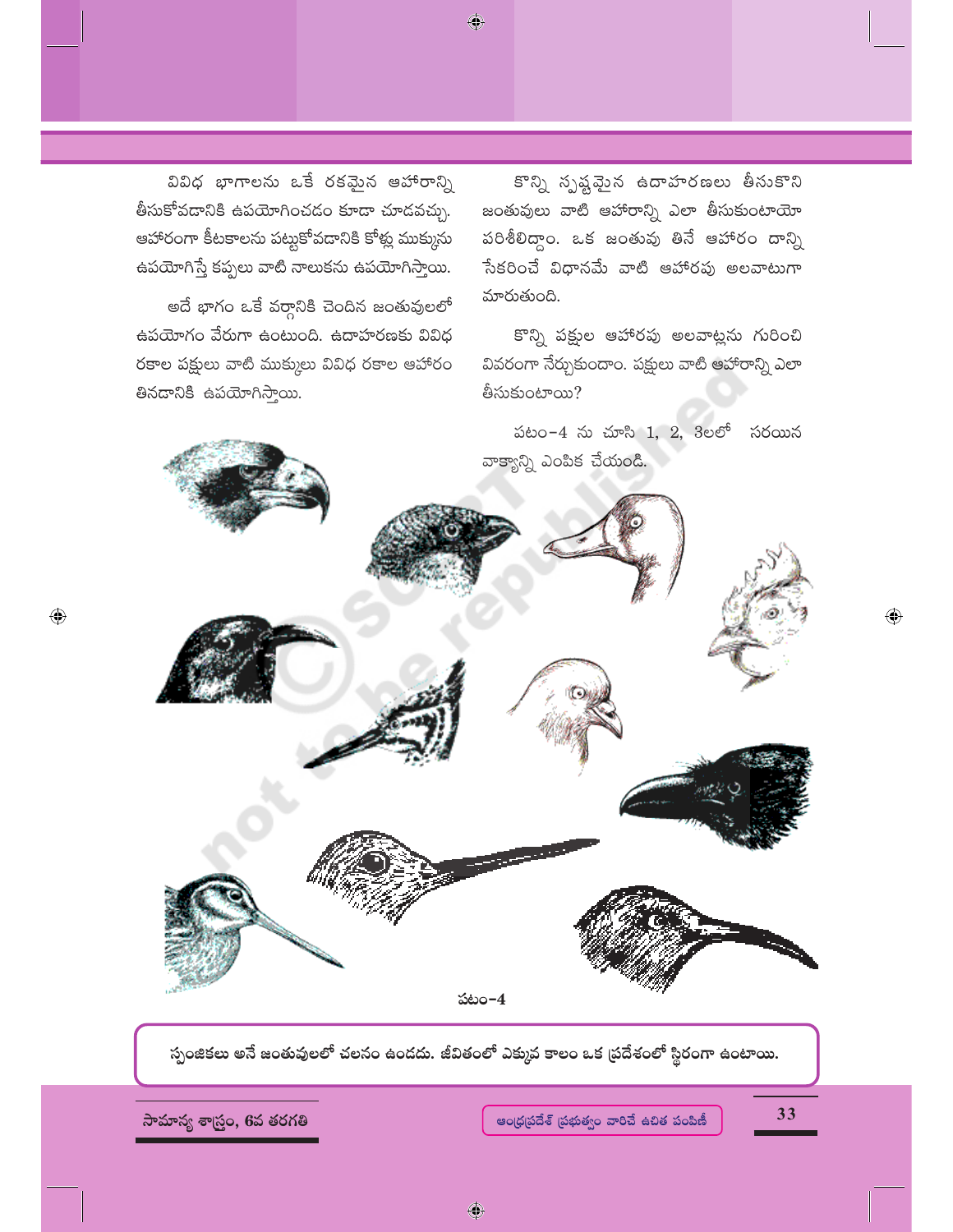1. పక్షుల ముక్కులు వివిధ రకాలుగా ఉండడానికి కారణం వాటిని గుర్తుపట్టడం కోసమే.

♦

- 2. పక్షుల ముక్కులలో వైవిధ్యానికి ఎలాంటి కారణం లేదు. సహజంగా జరిగేదే.
- 3. వివిధ రకాలైన ఆహారాన్ని తీసుకోవటంవల్ల పక్షుల ముక్కుల్లో వైవిధ్యం ఉంటుంది.

మరొకసారి పటం-4 చూడండి. జవాబు ఇవ్వండి.

- మీ దృష్టిలో ఇచ్చిన వాటిలో (పిచ్చుక, బాతు, గ్రద్ధ, గువ్వ) ఏ రెండు పక్షులు ఒకే రకమైన ఆహారం తీసుకుంటాయి?
- అవి ఒకే రకమైన ఆహారం తింటాయని మీరు ఎందుకు అనుకుంటున్నారు?

#### ముక్కుతో ఏరడం. కృత్యం $-3:$

 $\bigoplus$ 

ఆహారంకోసం కోళ్లూ కాకులూ మన పరిసరాలలో వెదకడం మనం చూస్తూనే ఉంటాం. కోడి, కాకి తీసుకునే ఆహారంలోనూ విధానంలోనూ ఏమైనా పోలికలు తేదాలు ఉన్నాయా? అవి ఏమిటో మీ పరిశీలనలను పట్టిక−4లో  $\omega$ యండి.

# పట్టిక $-4$

| (క.సం.         | పోలికలు                  | తేదాలు                                                                              |
|----------------|--------------------------|-------------------------------------------------------------------------------------|
|                | ముక్కును<br>ఉపయోగిస్తాయి | కోళ్లు కాళ్ళతో నేలను చెలిగ <mark>ి</mark><br>ఫురుగులను తింటాయి<br>కాకులు అలా చేయవు. |
| $\overline{2}$ |                          |                                                                                     |
| 3              |                          |                                                                                     |
|                |                          |                                                                                     |

వ(డంగి పిట్టకు బలమైన పొడవాటి ముక్కు ఉంటుంది. దీని సహాయంతో చెట్ల బెరళ్ళను తొలగించి

వాటి కింద ఉండే చీమలను, చెదలను, పురుగులను తింటుంది. కొంగ తన పొడవాటి ముక్కుతో నీటిలో చేపలను పడుతుంది. గద్దలను మీరు చూశారా? వాటి ముక్కు బలంగా కొక్కెంలా జంతువుల మాంసం బీల్చడానికి వీలుగా ఉంటుంది.

పండ్లు, గట్టి విత్తనాలు కొరికి తినే చిలుక ముక్కు బలంగా వంకర తిరిగి ఉంటుంది. కాకి ముక్కు అలా ఉండదు. పక్షులలో ముక్కే కాకుండా ఇతర భాగాలు కూడా అవి తీసుకునే ఆహారానికి అనుకూలంగా ఉంటాయి.

జంతువుల మాంసాన్ని చీల్చడానికి వీలుగా వాడిగా ఉండే గోర్లతో పాటు బలమైన కొక్కెంలాంటి ముక్కు గద్దలకు అవసరం. తేనెపిట్ట లాంటి వాటికి పొడవాటి సన్నని ముక్కు అవసరం. వాడిగా ఉండే గోర్తు అవసరం లేదు.

 $\bigoplus$ 

# కృత్యం $-4:$

# సేకరిద్దాం.

పక్షులు వాటి ఆహారపు అలవాట్లపై ఒక (స్కాప్ పుస్తకం చేయండి. వివిధ రకాల పక్షుల బొమ్మలు సేకరించండి. ఒక్కొక్కపపక్షి ఆహారాన్ని ఎలా సేకరిస్తుందో రాయండి.

# మీకు తెలుసా?

మన పరినరాలలో నివసించే కాకులు <mark>సాధారణంగా వృధాగా పారేసిన, కుళ్లిన ఆహార</mark> <mark>పదార్థాలను, చనిపోయిన జంతువులు మొదలైన</mark> వాటిని తింటాయి. మన పరిసరాలు శుభ్రంగా <u>ఉంచటంలో ఇవి సహాయపడతాయి. అందుకే వీటిని</u> 'సహజ పారిశుధ్య కార్మికులు' అంటారు. (గద్దలు (కూదా ఈ కోవకే చెందుతాయి.

జంతువులు పరపోషకాలు అవి తమకై తాము ఆహారాన్ని తయారుచేసుకోలేవు.

 $\bigcirc$ 

### జంతువులు ఏమి తింటాయి?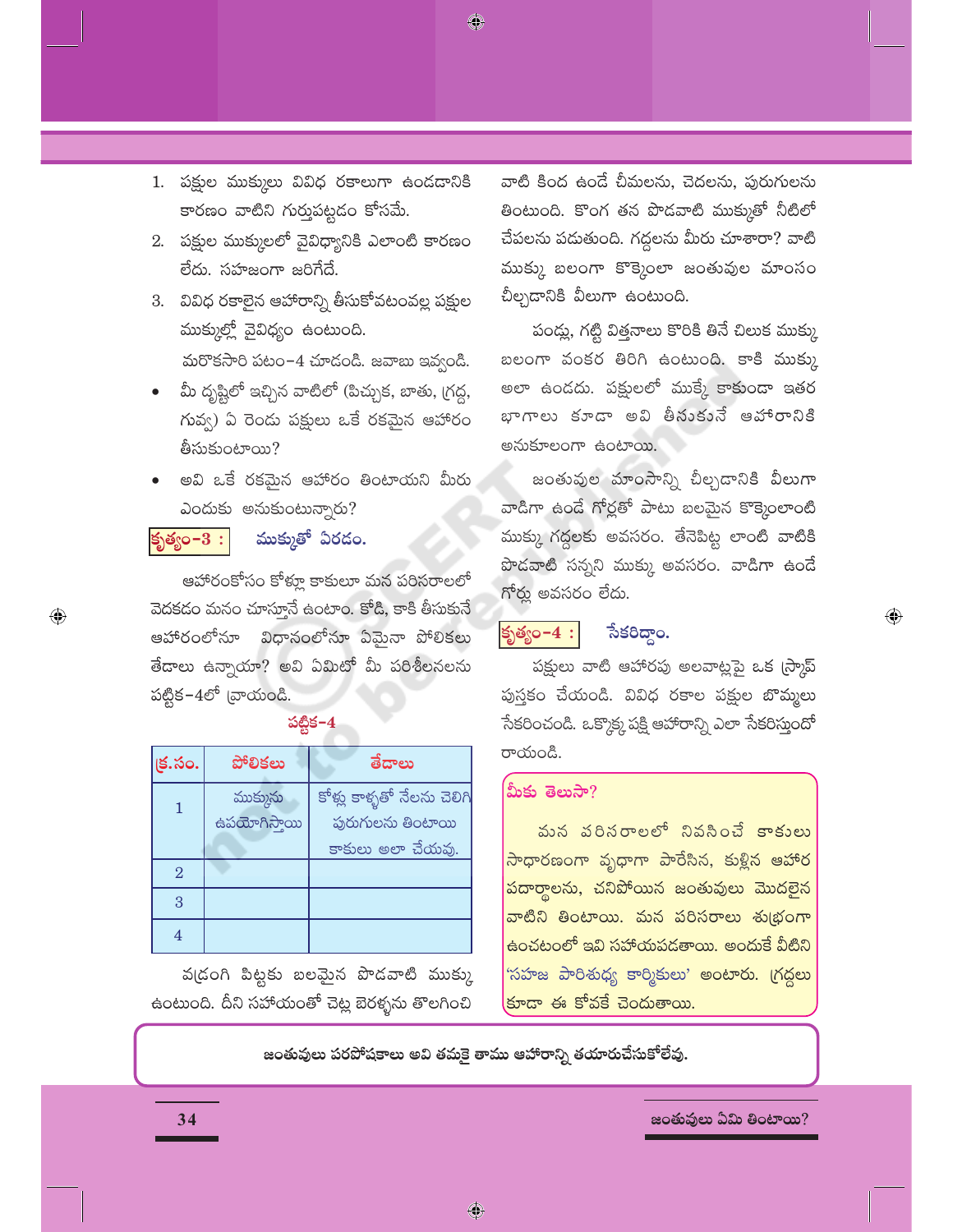# కృత్యం $-5:$

 $\bigoplus$ 

కప్ప ఆహారం ఎలా సేకరిస్తుంది?

కప్ప ఆహారం సేకరించే విధానం చాలా ఆసక్తి కరంగా ఉంటుంది. కప్ప జిగురుగా ఉండే పొడవైన నాలుకను కీటకం వైపు విసురుతుంది. కీటకం నాలుకకు అంటుకున్న తరువాత దాన్ని లాక్కొని మింగేస్తుంది.

- కప్ప ఎక్కడ నివసిస్తుందో అక్కడ ఆహారాన్ని ఎలా సేకరిస్తుందో తెలుసుకోండి.
- బల్లి ఆహారాన్ని ఎలా పట్టుకుంటుంది? మీ పరిశీలనలను వివరంగా రాయండి.
- కప్ప, బల్లి ఆహారం తీసుకునే విధానంలో భేదాలు తెలుసుకోండి. ఈ జంతువులు నాలుకను ఎలా ఉపయోగిస్తాయి?

#### ఆవు ఆహారాన్ని ఎలా సేకరిస్తుంది? కృత్యం- $6:$

ఆవులాంటి ఎన్నో జంతువులు ఆహారంకోసం మొక్కలమీద ఆధారపడతాయి. వీటినే శాకాహారులు అంటారు. ఆవు, మేక, బరై, గొర్రె, జిరాఫీ, ఒంటె, ఏనుగు, జింక మొదలైన జంతువులు పచ్చి / ఎందు గడ్డి, ఆకులు, కొమ్మలను తింటాయి.

ఆవు లేదా బర్రె (గేదె) ఆహారం తీసుకునేటప్పుడు గమనించి మీ పరిశీలనలు నోటుపుస్తకంలో రాయండి.

- ఆవు ఆహారాన్ని ఎలా సేకరిస్తుంది?
- అందుకోనం ఏయే శరీర భాగాలను ఉపయోగిస్తుంది?
- ఆవు తినడం ఎలా మొదలు పెడుతుంది?
- ఆవు ఆహారం తీసుకోవటంలో ఏ భాగాలు (దవడలు, పండ్లు, నాలుక మొదలయినవి) పనిచేస్తాయి? / సహాయపడుతాయి?
- ఆవులకు దంతాలుంటాయా? రెండు దవడలకూ దంతాలుంటాయా?
- ఆవులు గేదెలు చెట్ల కింద కూర్చొని దవడలు కదిలించడం చూసే ఉంటారు. అలా ఎందుకు చేసాయో మీకు తెలుసా?

### మీకు తెలుసా?

◈

ఆవు, గేదె, ఒంటె మొదలైన జంతువులు ఆహారాన్ని గబగబా నమిలి మింగుతాయి. దాన్ని జీర్ణాశయంలో ఒక భాగంలో నిలువ చేస్తాయి. కొంతసేపు అయిన తరవాత, మింగిన ఆహారాన్ని జీర్ణాశయం నుండి నోట్లోకి తెచ్చుకొని మళ్లీ బాగా నములుతాయి. దీనినే 'నెమరు వేయడం' అంటారు.

# ఎంత ఎక్కువ, ఎంత తక్కువ?

సాధారణంగా ఏనుగులు అడవిలో లభించే మొక్కల ఆకులు, కొమ్మలు, పండ్లు తింటాయి. ఒకరోజుకు ఏనుగుకు ఎంత పరిమాణంలో ఆహారం అవసరమవుతుందో ఊహించండి.

క్రేన్ ఫ్లై లార్వా దశలో ఉన్నప్పుడు ఎక్కువగా తింటుంది. కాని [పౌఢ జీవిగా మారిన తరువాత దానికి ఆహారం తినవలసిన అవసరమే ఉండదు.

# కృత్యం−7 : |కుక్క ఆహారం ఎలా సేకరిస్తుంది?

మీ పరిసరాలలో కుక్కను గమనించండి. ఆహారం ఎలా సేకరిస్తుందో గమనించండి. మీ పరిశీలనలను ఇక్కడ రాయండి.

జంతువులలో నీలి తిమింగలం చాలా పెద్దది.

సామాన్య శాస్త్రం, 6వ తరగతి

35

 $\textcolor{black}{\textcolor{black}{\bigoplus}}$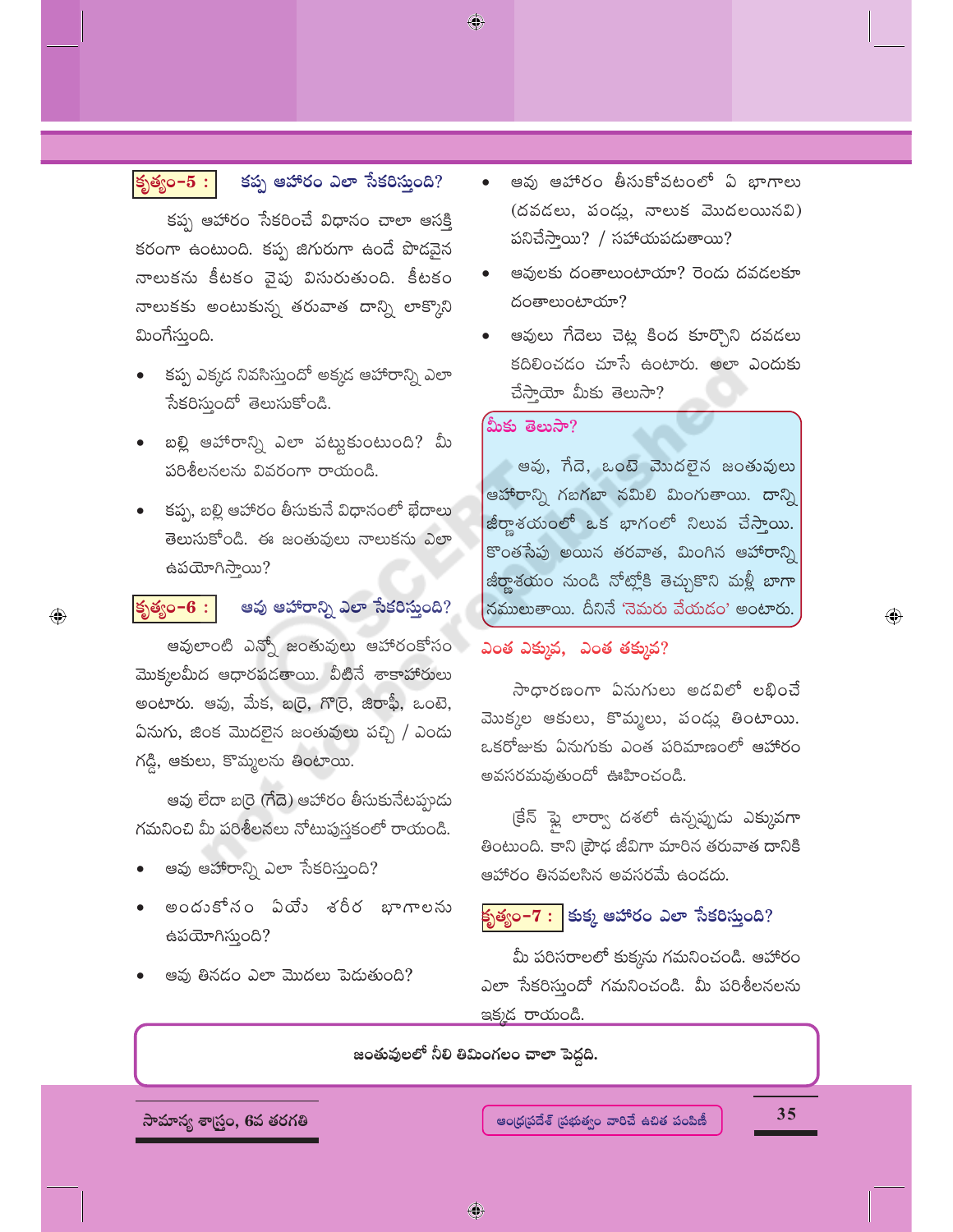◈

- కుక్క ఆహారాన్ని ఎలా పసిగదుతుంది?
- ఆహారం తీసుకోవటంలో ఏ భాగాలు సహాయ పడుతాయి?
- కుక్క మాంసాన్ని ఎలా తింటుంది?
- కుక్క నీరు ఎలా తాగుతుంది?

కుక్కలు ఆహారాన్ని వాటికున్న పదునైన దంతాలు నాలుక సహాయంతో తీసుకుంటాయి. సింహం, నక్క తోదేలు, పులి మొదలైన అడవి జంతువులకు కూడా పదునైన దంతాలుంటాయి. ఈ జంతువులకు ఆహారం ఎలా లభిస్తుందో, చెప్పగలరా?



వేటాడే జంతువులకు పరిగెత్తదానికి బలమైన కాళ్లు పట్టుకోవడానికి పదునైన గోర్లు, మాంసం చీల్చడానికి పదునైన దంతాలు ఉంటాయి.

కుందేళ్ళకూ ఉడతలకూ కూడా పట్లంటాయి. వీటి సహాయంతో గింజలు, దుంపలు, ఆకులు మొదలైన వాటిని కొరికి తింటాయి.

కుక్కలు, పిల్లులు వాటి దంతాలను ఎలా ఉపయోగిస్తాయి?

కుక్క లేదా పిల్లికి నోట్లో పదునైన దంతాలు ఉండడం మనం చూడవచ్చు. వీటితో అవి జంతువుల మాంసం చీల్చి తింటాయి. పిల్లి ఎలుకను ఎలా వేటాదుతుందో చూశారా? ఆ సమయంలో పిల్లిచేసే పనులను, దాని ఏకా(గతను చూస్తే మీకేమని పిస్తుంది.

కృత్యం $-8:$ 

# నాలుకను ఉపయోగించే విధానం

కప్ప, ఆవు, కుక్క నాలుకను ఎలా ఉపయోగిస్తాయో పోల్చిచూదండి.

| జంతువు | నాలుక ఉపయోగించే విధం |
|--------|----------------------|
| కప్ప   |                      |
| ఆవు    |                      |
| కుక్క  |                      |

# వేటాదకుందానే ఆహారం సంపాదించడం :

కొన్ని జంతువులు వేటాడి ఆహారం సంపాదిస్తాయి. మరికొన్ని వేటాడవు. వేటాడకుండా ఆహారాన్ని సంపాదించే ఏవైనా రెండు జంతువుల గురించి రాయండి.

 $\bigoplus$ 

బాతు ఆహారాన్ని పట్టుకునే విధానం చూడటానికి చాలా ఆసక్తికరంగా ఉంటుంది. బాతులకు కూడా నోటిలో పండ్లు ఉంటాయి కాని ఆవుకో సింహానికో ఉండే దంతాల మాదిరిగా ఉండవు. ఆహారాన్ని నమలదానికి కూడా ఉపయోగపడవు. కానీ! నీటి నుండి ఆహారం సేకరించడంలో వడపోత సాధనంగా ఉపయోగ పదతాయి.



నీలి తిమింగలం 110 నుంచి 160 టస్నుల బరువును, 20 నుంచి 30 మీటర్ల పొడవు కలిగి ఉంటుంది.

జంతువులు ఏమి తింటాయి?

 $\bigoplus$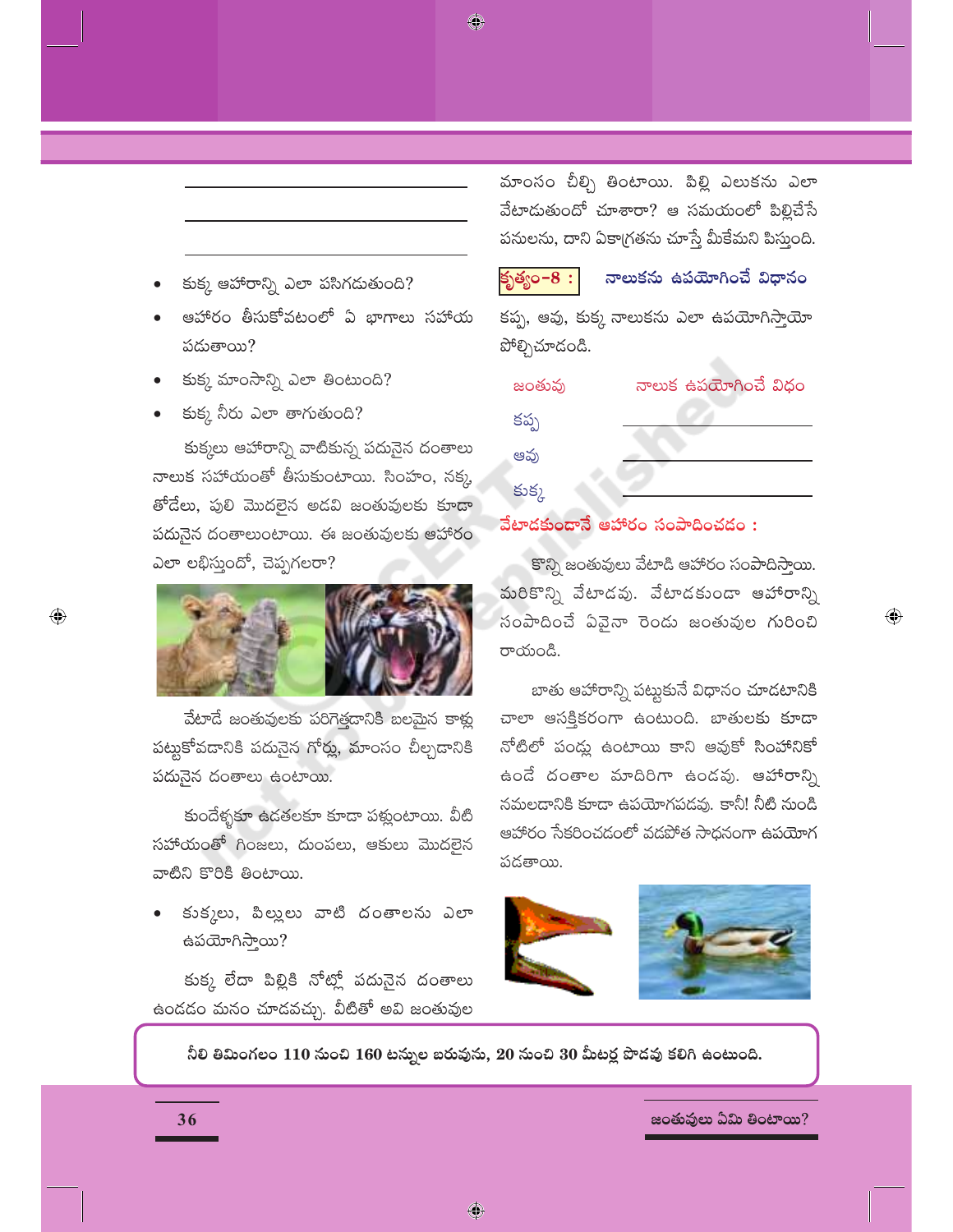అలాగే చేపలకు కూడా పళ్లుంటాయి. బాతులో ఉపయోగపడినట్లు చేపల్లో కూడా ఆహారం సేకరించదానికి ఉపయోగపడతాయి.

# జలగ ఆహారం ఎలా సేకరిస్తుంది?

మనం చెరువులు, కాలువల గట్ల వెంబడి నడిచేటప్పుడు ఏ రకాల జంతువులను చూడవచ్చు? జలగలు, నత్తలు, వానపాములు మొదలైనవాటిని చూదవచ్చుకదా!

గ్రామీణ [పాంతాల్లో [పజలు జలగలను తరచుగా చూస్తూనే ఉంటారు. పశువులను చెరువులు, కాలువల వద్దకు తీసుకొని పోయినప్పుడు వాటి శరీరానికి (చర్మానికి) జలగలు అంటుకోవడం చూడవచ్చు. పశువులు, మనుషుల చర్మాలకు జలగలు అంటుకొని రక్తాన్ని పీలుస్తాయి. రక్తాన్ని పీల్చడానికి జలగ నోటిలో 'చూషకాలు' అనే (పత్యేక అవయవాలు ఉంటాయి.

నత్తలు, వానపాములు కూడా నేల నుండి ఏమైనా పీల్చుతాయా? మీ ఉపాధ్యాయులతో, మీ మిత్రులతో చర్చించండి.

# కృత్యం-9:

 $\bigoplus$ 

# ఆహార సేకరణ పద్ధతులు

మీ వరినరాల్లో దిగువ జంతువులను పరిశీలించండి. కనీసం వారం రోజులు అవి ఆహారం సేకరించే విధానాలను గమనించి మీ పరిశీలనలను నమోదుచేయండి.

- 1. గోడమీద బల్లి.
- 2. గూదులో సాలెపురుగు.
- 3. తోటలో కోడిపెట్ట.
- 4. పువ్వమీద వాలిన సీతాకోక చిలుక.

## మీకు తెలుసా?

◈

కొన్ని జంతువులు రాత్రి వేళల్లోనే ఆహార సేకరణ చేస్తాయి. బొద్దింకలు, ఎదారి సరీసృపాలు, ఎలుకలు, గుద్దగూబలు, గబ్బిలాలు, మాత్ (రెక్కలపురుగు)లు, ఇలకోడి మొదలైన జంతువులు రాత్రివేళలోనే ఆహారం సేకరిస్తాయి. పగటి వేళలో చీకటి (పదేశాలలో దాక్కుంటాయి. ఇలాంటి జంతువులను 'నిశాచరులు' అంటారు.

# ఆహారపు గొలుసు :

(పకృతిలో మొక్కల, జంతువుల ఆహారపు అలవాట్లను బట్టి వాటి మధ్య సమతుల్యత ఉంటుంది. జంతువులన్నీ కేవలం మొక్కలను మాత్రమేతింటే ఏమవుతుంది? (పకృతిలో సమతుల్యత ఏర్పడడంకోసం జంతువులు తమ ఆహారపు అలవాట్లను పాటిస్తాయి.

పటం–5ను చూస్తే మీకు ఏమి తెలుస్తుంది?



కొలనులో గుడ్లు, లార్వాలను చేపలు, కప్పలు తింటాయి. చేపలు, కప్పలు కొంగకు ఆహారం అవుతాయి. కొంగను ఏవి తింటాయో? ఆలోచించండి.

150 మిలియన్ సంవత్సరాల పూర్వం మీసోజోయిక్ యుగంలో సరీసృపాలనుంచి పక్షులు ఉద్భవించాయి.

సామాన్య శాస్ర్టం, 6వ తరగతి

ఆంధ్రపదేశ్ (పభుత్వం వారిచే ఉచిత పంపిణీ

 $37$ 

 $\bigoplus$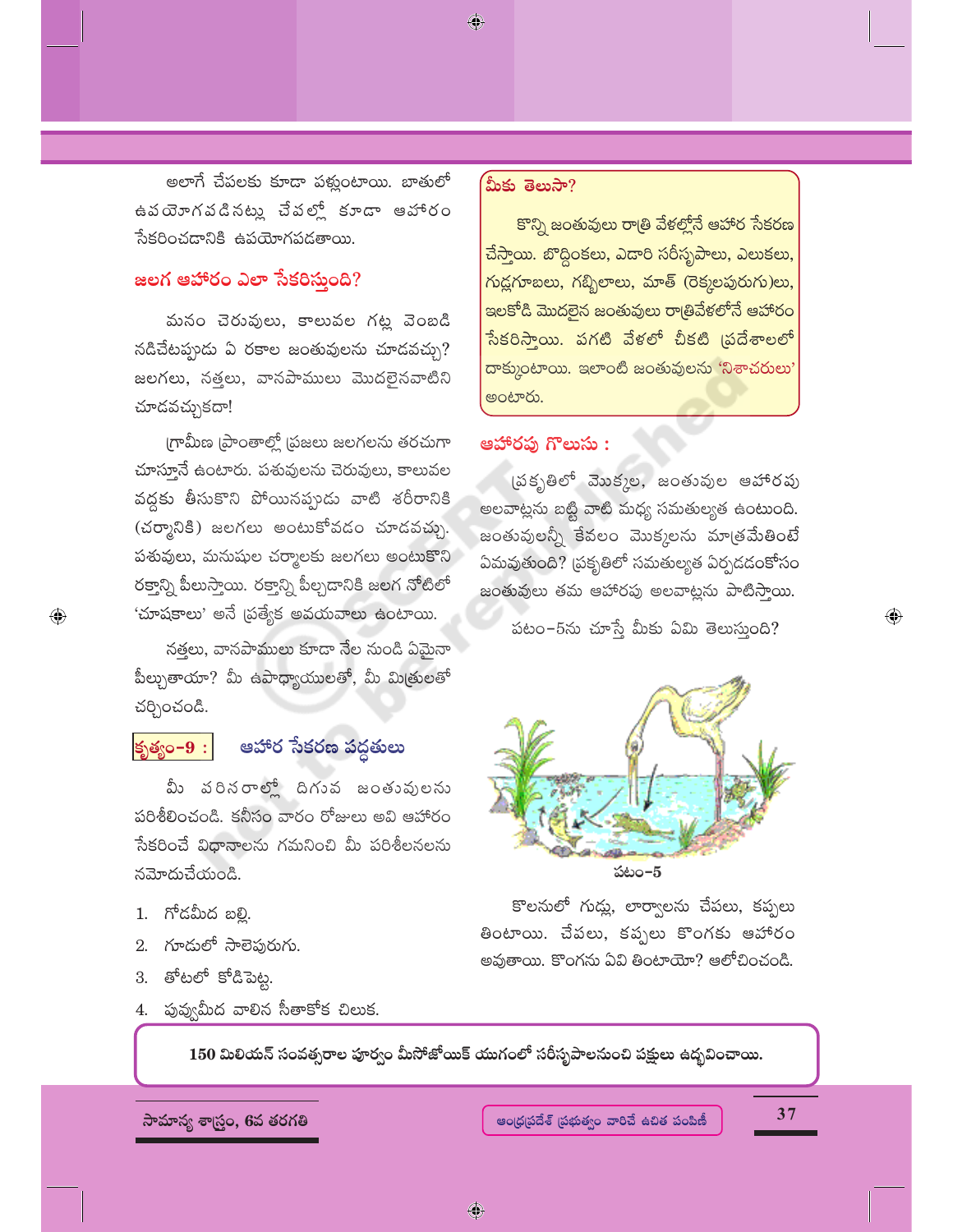కృత్యం $-10:$ 

ఆహారపు గొలుసులు

◈

పటం–5ను చూసి మీ పరిశీలనలు (వాయండి.

ధాన్యపు గింజతో వెుుదలుపెట్టి పిల్లితో అంతమయ్యేలా ఆహారపు గొలుసును గీయడానికి [పయత్నించండి.

ఆహారపు గొలుసులు ఎప్పుడూ ఒక సరళరేఖలో ఉండనవసరంలేదు. అనేక ఆహారపు గొలుసులు ఒకదానితో ఒకటి సంబంధంవుండి శాఖోపశాఖలుగా చీలి ఆహార జాలకంగా ఏర్పడతాయి.

వున చుటూ రకరకాల జంతువులు నివశిస్తుంటాయి. ఏవి ఏమి తింటాయో తెలపండి.

| ఎలుక   | ಪಿಲ್ಲಿ  | సింహం  |
|--------|---------|--------|
| గడ్డి  | జింక    | నక్క   |
| కుక్క  | పులి    | క్టోడి |
| తోదేలు | మానవుడు |        |

కింది జంతువులలో ఏది దేనిని తింటుందో కలుపుతూ గీతలు గీయండి.

| ఎలుక   | పిల్లి | సింహం          |
|--------|--------|----------------|
| గడ్డి  | జింక   | నక్క           |
| కుక్క  | ఫులి   | కోడి           |
| తోదేలు |        | మనిషి పురుగులు |

అంటే ఆహారఫు గొలుసులతో ఆహార జాలకం ఏర్పడుతుందన్నమాట. ఇందులో ఆహారంకోసం జంతువులు ఒకటికంటే ఎక్కువ రకాల ఆహార వనరులపై ఆధారపడతాయి. మనం ఏ వర్గానికి చెందుతామో ఊహించండి.

ఈ మధ్య కాలంలో మనం పంటలను కాపాడు కోవడానికి అనేక రకాలైన పురుగుమందులను, కీటక నాశసులను ఉపయోగిస్తున్నాం. విషపూరితమైన కీటకాలను తినడంవల్ల (పతి సంవత్సరం కప్పలు విపరీతంగా చనిపోతున్నాయి. ఒకవేళ కప్పలన్నీ చనిపోతే ఆహారపు గొలుసు ఏమవుతుందో ఆలోచించండి.

# జంతు సమూహాలు – ఆహారం

ఎన్నో రకాల జంతువులు గుంపులుగా నివసిసాయి. పెద్ద ఏనుగుల నుండి చిన్న చీమల వరకు ఎన్నో రకాల జంతువులు గుంపులలో నివసిస్తాయి.

 $\bigoplus$ 

# చీమల (పపంచం :

చీమలు ఎన్నో పనులు చేస్తాయి. పనులు చేయదానికి దందులో ఎన్నో చీమలు ఉంటాయి. వాటిలో ముఖ్యంగా పనులు చేసే కూలీచీమలు, రక్షణ చర్యలు చేబట్టే సైనిక చీమలు, ఆడ, మగ చీమలు ఉంటాయి.

కూలీచీమలు అనేక పనులతో పాటు గుంఫులోని ఇతర చీమలకొరకు ఆహార సేకరణ, ఆహార నిల్వల బాధ్యతలు నిర్వహిస్తాయి.

మనం ఆవులను పాలకోసం పెంచినట్లు చీమలు 'హనీ ద్యూ' అనే పదార్థం కోసం 'ఏపిద్స్' అనే ఒక రకమైన కీటకాలను పెంచుతాయి.

ఎదారి జంతువులు చాలా వరకు నిశాచరులు. పగటి వేడినుంచి తప్పించుకోదానికి బొరియలలో నివసిస్తాయి.

 $\bigcirc$ 

జంతువులు ఏమి తింటాయి?

 $\textcolor{black}{\textcircled{\ell}}$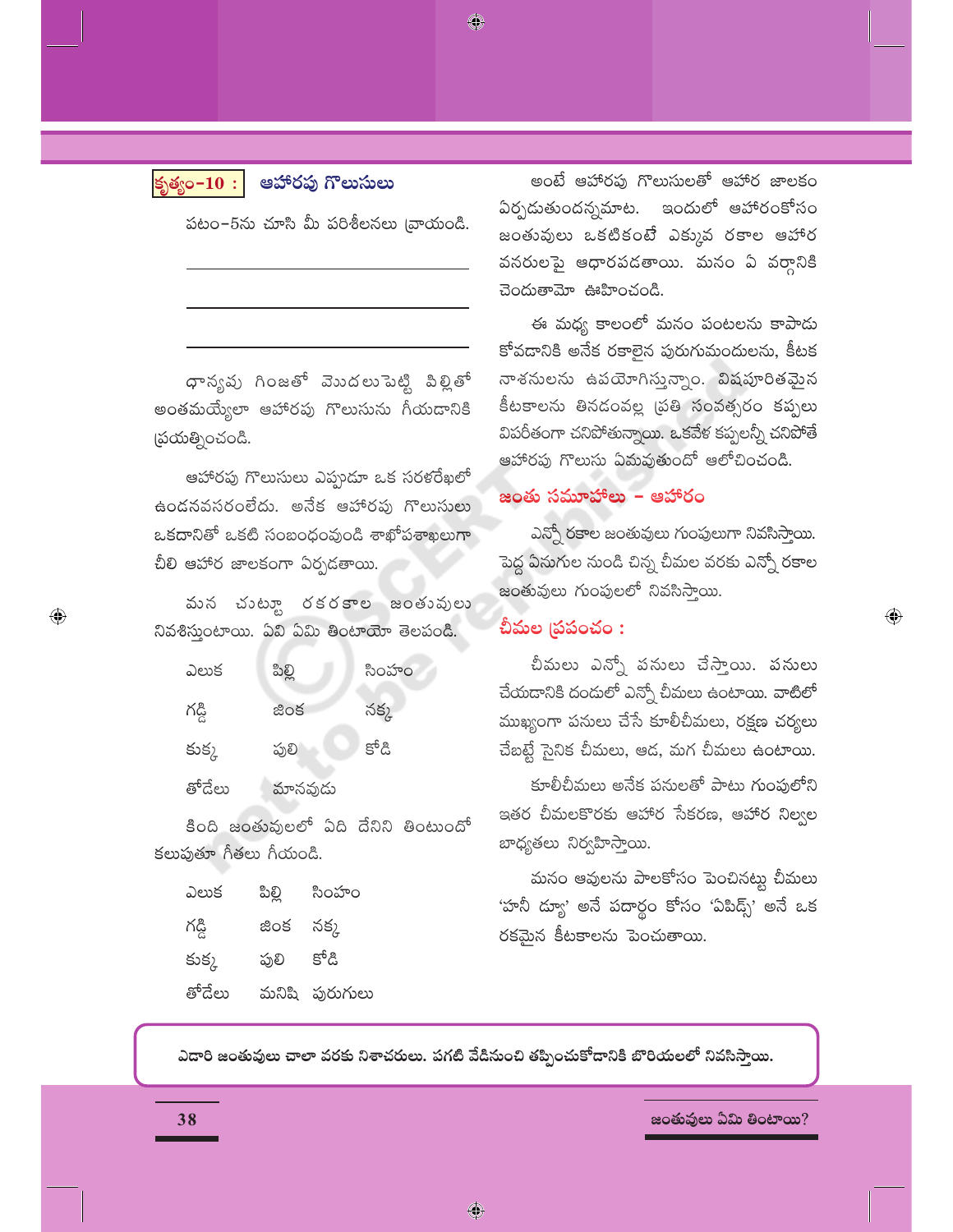$\bigcirc$ 



చీమలు కూడా మనలా మంచి రైతులు కూడా... చీమలు ఒక రకవైంన శీలిం(దాన్ని ఆహారంగా తీసుకుంటాయి. దీనికోసం ఆకులను చిన్న చిన్న ముక్కలుగా కత్తిరించి ఒక పాన్పువలె తయారుచేసి అందులో శీలీం[దాన్ని పెంచుతాయి! చీమలనుండి మనం ఏమేమి నేర్చుకోవచ్చునో ఆలోచించండి. మీ డైరీలో రాసుకోండి.

# కీలక పదాలు :

 $\bigoplus$ 

ఆహారపు అలవాట్లు, ఆహారపు గొలుసు, పీల్చడం, ఏరడం, నమలడం, నివసించే స్థలం, శాకాహారులు, మాంసాహారులు, ఉభయాహారులు నెమరువేయడం, నిశాచరులు.

# మనం ఏం నేర్చుకున్నాం?

- మన పరిసరాలలో నివసించే జంతువులకు రకరకాల ఆహారపు అలవాట్లు ఉంటాయి. (ఆహారం తీసుకునే విధానం, ఆహారపు రకం)
- పీల్చడం, నాకడం, ఏరడం, నములడం, మింగడం మొదలైన మార్గాల ద్వారా జంతువులు ఆహారం తీసుకుంటాయి.
- పక్షులు తీసుకునే ఆహారాన్ని బట్టి పక్షులలో వైవిధ్యం కనిపిస్తుంది.
- జంతువులను తినే అడవి జంతువులకు పదునైన దంతాలుంటాయి. బలమైన కాళ్ళు, పదునైన గోళ్ళు ఉంటాయి.
- తీసుకునే ఆహారాన్ని బట్టి జంతువులను మూడు రకాలుగా విభజింపవచ్చు. అవి శాకాహారులు, మాంసాహారులు, ఉభయాహారులు.
- ఆహారపు అలవాట్లనుబట్టి జంతువుల మధ్య గల సంబంధమే ఆహారపు గొలుసు.
- ఆహారపు గొలుసు (పకృతిలోని జీవుల పరస్పర ఆధారాన్ని, జీవ వైవిధ్యాన్ని తెలుపుతుంది.

## అభ్యసనాన్ని మెరుగుపరచుకుందాం :

- 1. మీ ఇంట్లో ఉన్న ఒకే రకమైన ఆహారపు అలవాట్లు గల జంతువులను పేర్కొనండి.
- 2. మీ పరిసరాలలోగాని, దగ్గరలోని పొలానికిగాని వెళ్ళి పరిశీలించి రాయండి.
	- ఎ) ఆవు గడ్డి ఎలా తింటుంది?
	- బి) గడ్డి తినేటప్పుడు ఆవు ఏ ఏ భాగాలను ఉపయోగిస్తుంది.
	- సి) అది శాకాహార జంతువని ఎలా చెప్పగలవు?
- 3. కుక్కకూ కోడికీ ఉండే కాళ్ళు, గోళ్ళను పోల్చండి. అవి వేరుగా ఉండటానికిగల కారణాలు రాయండి.
- 4. కొంగలు ఎక్కువగా కనిపించే సమీపంలోని కొలను దగ్గరకు వెళ్ళండి. అవి చేపలు పట్టే విధానాన్ని గమనించి రాయండి. (నీటి తావుల దగ్గరకు వెళ్ళినప్పుడు జాగ్రత్తగా ఉండాలి, అలాంటి చోట్లకు వెళ్ళినప్పుడు పెద్దవారి సహాయం తీసుకోండి.)
- 5. ఆహారం తీసుకోవడానికి నాలుకను అవయవంగా ఉపయోగించే కొన్ని జంతువుల పేర్లు రాయండి.

చిరుతపులి పిల్లి కుటుంబానికి చెందినది. ఇది 12 నుంచి 17 సంవత్సరాలపాటు జీవిస్తుంది.

సామాన్య శాస్త్రం, 6వ తరగతి

39

 $\bigoplus$